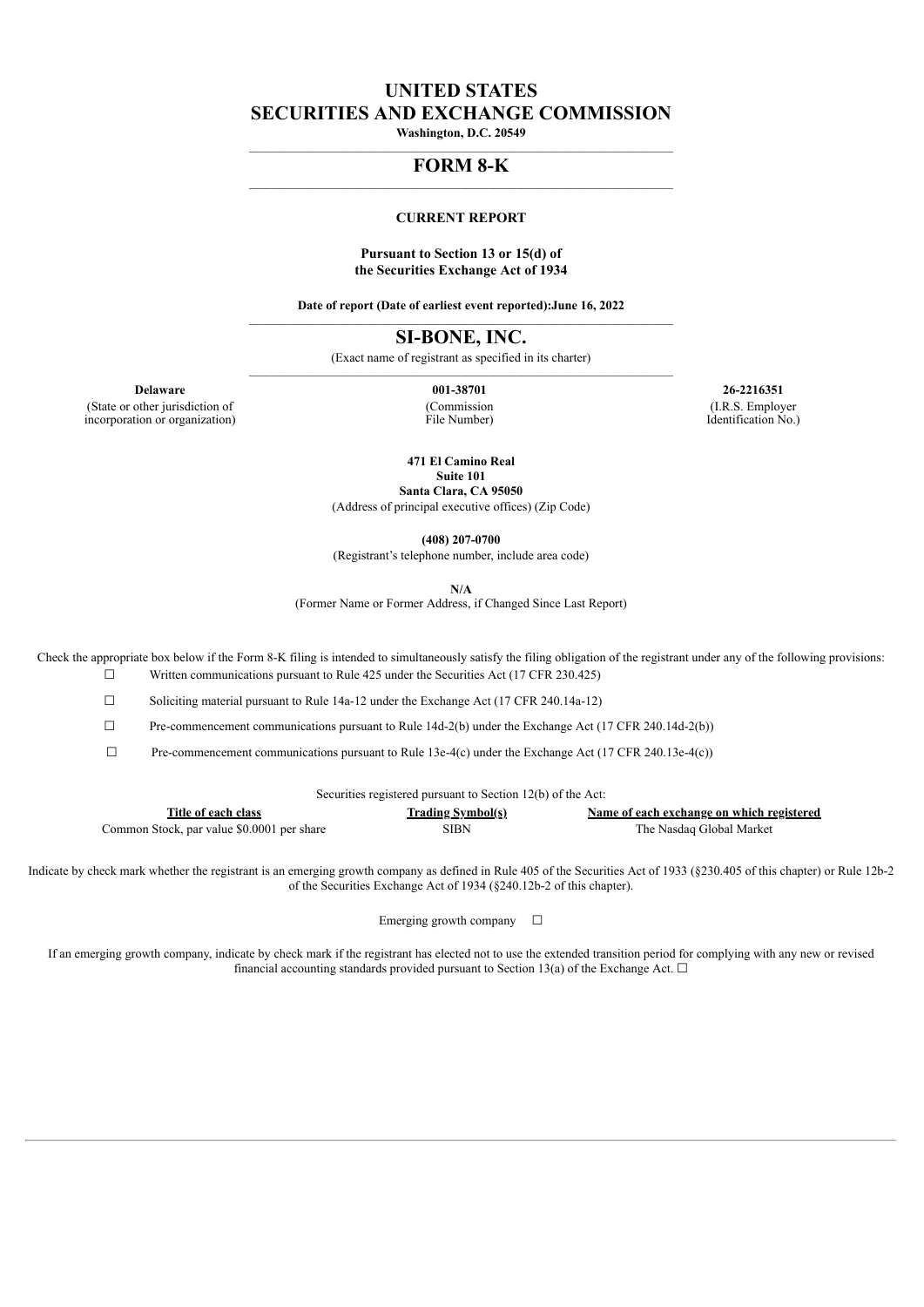### **Item 5.07. Submission of Matters to a Vote of Security Holders.**

On June 16, 2022, SI-BONE, Inc. (the "*Company*") held its 2022 Annual Meeting of Stockholders (the "*Annual Meeting*"). A total of 31,085,279 shares of the Company's common stock were present or represented by proxy at the Annual Meeting, which represented approximately 92% of the Company's 33,883,545 shares of common stock that were outstanding and entitled to vote at the meeting as of the record date of April 18, 2022.

The following is a brief description of each matter voted upon at the Annual Meeting, as well as the final tally of the number of votes cast: (a) for or withheld with respect to the election of directors; (b) for or against, as well as abstentions, for the ratification of the appointment of PricewaterhouseCoopers LLP as the Company's independent registered public accounting firm for the fiscal year ending December 31, 2022; (c) for or against, as well as abstentions, for the advisory vote to approve executive compensation; and (d) for the frequency preferred by the stockholders (one year, two years, or three years), as well as abstentions, for the solicitation of approval on an advisory basis of the compensation paid to the Company's named executive officers. Broker non-votes are also reported. A more complete description of each matter is set forth in the Company's definitive proxy statement filed with the Securities and Exchange Commission on April 22, 2022 (the *"Proxy Statement*").

*Proposal 1:* Each of the three directors proposed by the Company for election was elected by the following votes to serve until SI-BONE's 2025 Annual Meeting of Stockholders, or until his or her respective successor has been elected and qualified. The tabulation of votes on this matter was as follows:

|                       | For        | Withheld  | <b>Broker Non-</b><br>Votes |
|-----------------------|------------|-----------|-----------------------------|
| Timothy E. Davis, Jr. | 22.258.157 | 6,218,772 | 2,608,350                   |
| Laura A. Francis      | 22.461.912 | 6.015.017 | 2,608,350                   |
| Jeryl L. Hilleman     | 22.264.826 | 6.212.103 | 2,608,350                   |

*Proposal* 2: The appointment of PricewaterhouseCoopers LLP as the Company's independent registered public accounting firm for the fiscal year ending December 31, 2022, was ratified. The tabulation of votes on this matter was as follows:

| For        | Against | Abstain | <b>Broker</b><br><b>Non-Votes</b> |
|------------|---------|---------|-----------------------------------|
| 30,826,650 | 63,402  | 195,227 |                                   |

*Proposal 3:* The compensation of the Company's named executive officers as disclosed in the Proxy Statement was approved on an advisory basis. The tabulation of votes on this matter was as follows:

| For        | Against  | Abstain | Broker<br><b>Non-Votes</b> |
|------------|----------|---------|----------------------------|
| 27,368,699 | .028,365 | 79,865  | 2,608,350                  |

*Proposal 4:* The stockholders approved, on a non-binding advisory basis, to hold future non-binding advisory votes to approve the Company's executive compensation every year. The voting results were as follows:

| Every one year | <b>Every two years</b> | <b>Every three years</b> | Abstain |
|----------------|------------------------|--------------------------|---------|
| 27,946,939     | 23.187                 | 436,470                  | 70.333  |

The Company has determined, in light of and consistent with the advisory vote of its stockholders as to the preferred frequency of stockholder advisory votes on executive compensation, to include a stockholder advisory vote on executive compensation in its annual meeting proxy materials in each of the next in each of the next six years. Under Section 14A(a)(2) of the Securities Exchange Act of 1934, as amended, the Company will hold the next non-binding advisory vote on the frequency of future stockholder advisory votes to approve the Company's executive compensation no later than its 2028 Annual Meeting of Stockholders.